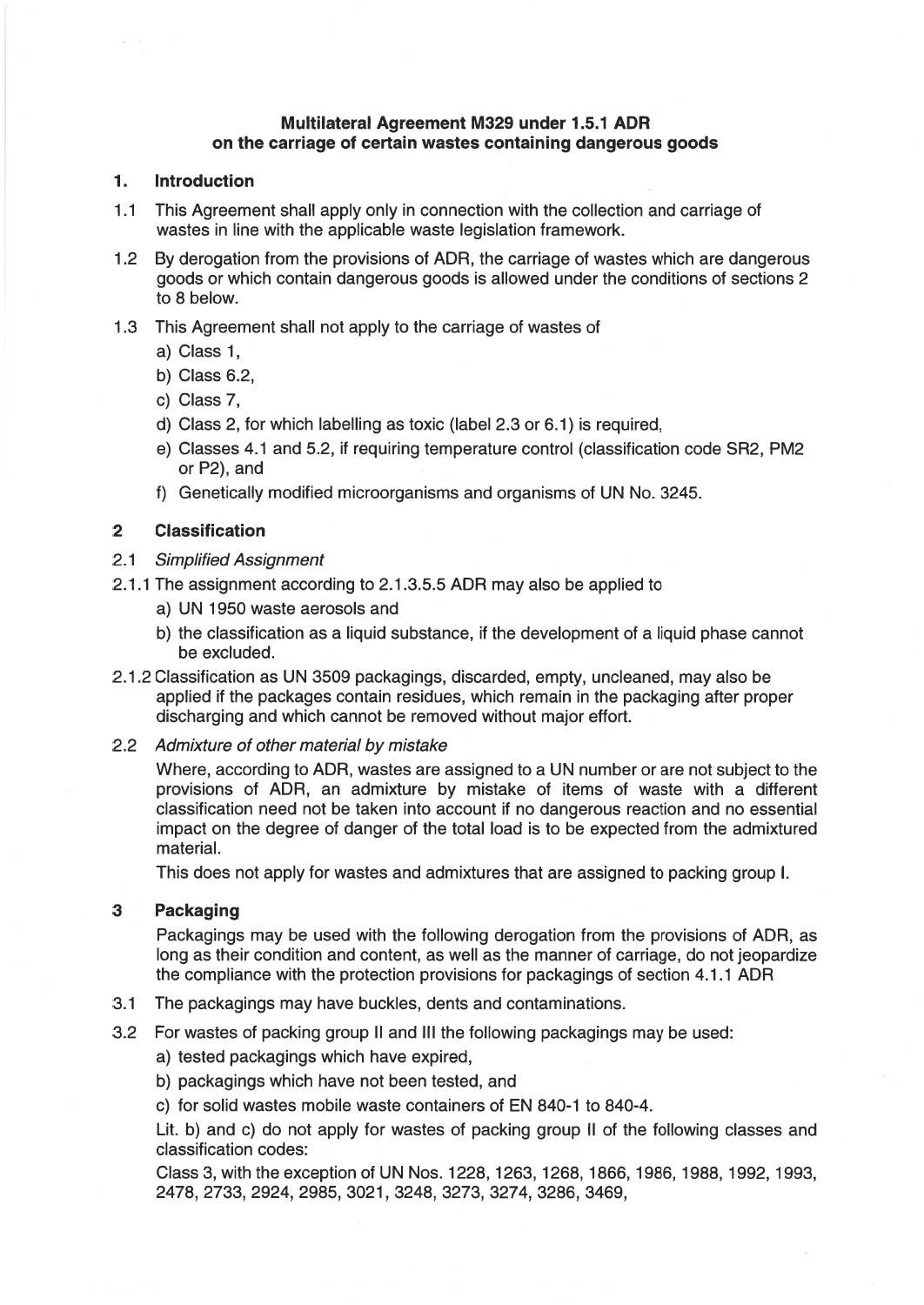Class 4.1 FO, FT, FC, SR1, PM1,

Class 4.2 SW, SO, ST1 to 4, SC1 to 4,

Class 4.3,

Class 5.1 OF, OS, OW, OT1, OT2, OC1, OC2, OTC

Class 5.2 P1,

Class 6.1 TS, TW1, TW2, TOl, T02, TC1-4, TFC, TFW,

Class 8, with the exception of UN Nos. 1759, 2683, 2734,2920,2921,2922,2923,2986, 3084, 3093, 3094, 3095, 3096, 3244, 3264, 3266, 3301, 3470, 3471 and Class 9 Ml.

Lit. a) to c) do not apply to wastes of packing group II of classes <sup>3</sup> and 4.1 with classification code D or DT.

### 4Carriage in bulk

For carriage in bulk the following derogations shall apply:

4.1 UN <sup>1950</sup> waste aerosols, excep<sup>t</sup> those that are leaking or severely deformed, may be carried in closed or sheeted vehicies, closed containers or sheeted large containers in bulk.

They need not be protected against inadvertent discharge provided that measures to preven<sup>t</sup> the dangerous build-up of pressure and dangerous atmospheres are addressed.

lt shall be assured by means of constructional or other measures (such as the use of absorbent material or leak proo<sup>f</sup> tray) that there will be no leakage of Iiquids from the bad compartments of vehicles or containers during carriage.

Before loading, the bad compartments of vehicles or containers, including their equipment, shall be inspected tor damage. Vehicies or containers with damaged bad compartments shall not be boaded. The bad compartments of vehicies or containers shall not be Ioaded above the top of their walls.

4.2 UN 3509 packagings, discarded, empty, uncleaned, may be carried under the terms ot BK1 or VC1 instead of BK2 or VC2, provided all the other conditions remain the same. In no case the environmentally hazardous substance mark is required.

### 5Carriage of certain wastes

5.1 Machinery or equipment which happen to contain dangerous goods in their internal or operational equipment

The carriage of machinery or equipment which happen to contain dangerous goods in their internal or operational equipment and which are therefore assigned to UN Nos. 3537, 3538, 3540, 3541, 3544, 3546, <sup>3547</sup> or 3548, is exempted from the provisions of ADR provided that measures have been taken to preven<sup>t</sup> any leakage ot contents in normal conditions of carriage.

# 5.2 Medicines

Special provision <sup>601</sup> shall also apply if the <sup>p</sup>harmaceutical products (medicines) are no bonger packed in packagings ot <sup>a</sup> type intended tor retail sale or distribution, or are no longer intended for consumption.

# 5.3 Fire extinguishers

Special provision 594 shall also apply for the carriage of fire extinguishers with UN No. 1044 if the fire extinguishers are carried

- In <sup>a</sup> strong rigid outer packagings (lattice box, pallet box, etc.) or
- lying secured on <sup>a</sup> pallet

in such a way that inadvertent discharge is prevented in normal conditions of carriage.